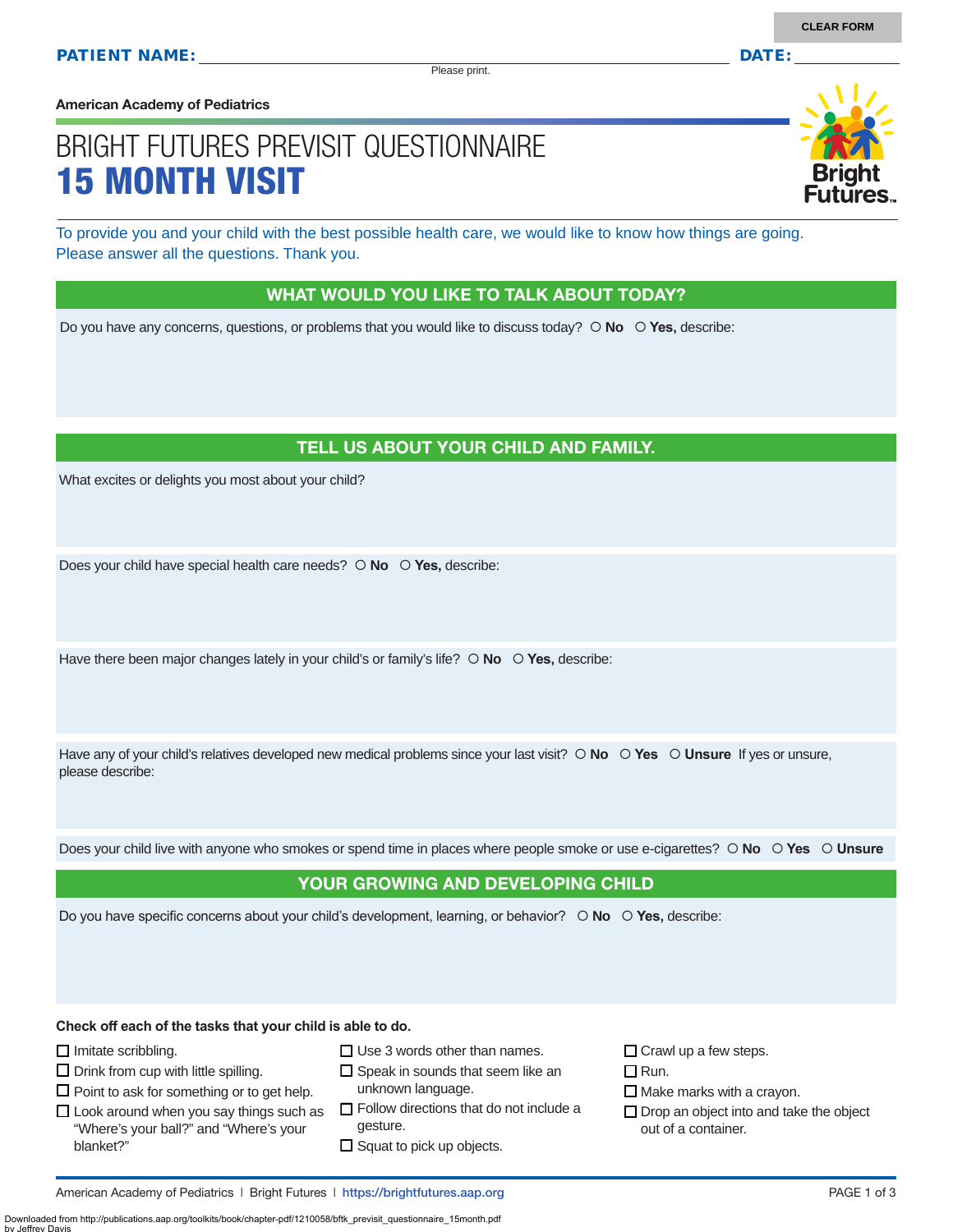Please print.

## 15 MONTH VISIT

## RISK ASSESSMENT

| <b>Anemia</b>  | Does your child's diet include iron-rich foods, such as meat, iron-fortified cereals, or beans? | $\circ$ Yes   | $\bigcirc$ No  | O Unsure |
|----------------|-------------------------------------------------------------------------------------------------|---------------|----------------|----------|
|                | Do you ever struggle to put food on the table?                                                  | $\circ$ No    | O Yes          | O Unsure |
| <b>Hearing</b> | Do you have concerns about how your child hears?                                                | $\circ$ No    | Yes<br>O       | O Unsure |
|                | Do you have concerns about how your child speaks?                                               | $\bigcirc$ No | O Yes          | O Unsure |
| <b>Vision</b>  | Do you have concerns about how your child sees?                                                 | $\bigcirc$ No | O Yes          | O Unsure |
|                | Do your child's eyes appear unusual or seem to cross?                                           | $\bigcirc$ No | O Yes          | O Unsure |
|                | Do your child's eyelids droop or does one eyelid tend to close?                                 | $\bigcirc$ No | Yes<br>$\circ$ | O Unsure |
|                | Have your child's eyes ever been injured?                                                       | $\circ$ No    | O Yes          | O Unsure |

## ANTICIPATORY GUIDANCE

## How are things going for you, your child, and your family?

### TALKING AND FEELING

| Is your child learning new things?                                                            |       | $\bigcirc$ No |
|-----------------------------------------------------------------------------------------------|-------|---------------|
| Does your child show any worries or fears when meeting new people?                            |       | O Yes         |
| Do you take time for yourself?                                                                | O Yes | $\bigcirc$ No |
| Do you spend time alone with your partner?                                                    | O Yes | $\bigcirc$ No |
| Does your child point to something he wants and then watch to see if you see what he's doing? | O Yes | $\bigcirc$ No |
| Does she wave "bye-bye"?                                                                      | O Yes | $\bigcirc$ No |
| Do you talk to, sing to, and look at books with your child every day?                         |       | $\bigcirc$ No |

#### SLEEP ROUTINES AND ISSUES

| Does your child have a regular bedtime routine?                                            | O Yes | $\bigcirc$ No |
|--------------------------------------------------------------------------------------------|-------|---------------|
| Does your child sleep well?                                                                | O Yes | $\circ$ No    |
| How many hours does your child sleep?<br>Daytime _______ Nighttime                         |       |               |
| Does your child have a blanket, stuffed animal, or toy that he likes to sleep with?        | O Yes | $\circ$ No    |
| Do you have a TV or an Internet-connected device in your child's bedroom?<br>$\bigcirc$ No |       | O Yes         |

### TANTRUMS AND DISCIPLINE

| Does your child have frequent tantrums?                                                         |            | O Yes         |  |
|-------------------------------------------------------------------------------------------------|------------|---------------|--|
| If your child is upset, do you help distract her with another activity, book, or toy?           | O Yes      | $\bigcirc$ No |  |
| Do you set limits for your child?                                                               | O Yes      | $\bigcirc$ No |  |
| Do other caregivers set the same limits for your child as you do?                               | O Yes      | $\circ$ No    |  |
| Do you praise your child when he is being good?                                                 | O Yes      | $\bigcirc$ No |  |
| Do you have any questions about what to do when you become angry or frustrated with your child? | $\circ$ No | O Yes         |  |
| HEALTHY TEETH                                                                                   |            |               |  |

| Has your child been to a dentist?                                                                             | O Yes      | $\bigcirc$ No |
|---------------------------------------------------------------------------------------------------------------|------------|---------------|
| Do you brush your child's teeth with a smear of fluoridated toothpaste 2 times a day using a soft toothbrush? |            | $\circ$ No    |
| Does your child use a bottle?                                                                                 | $\circ$ No | O Yes         |